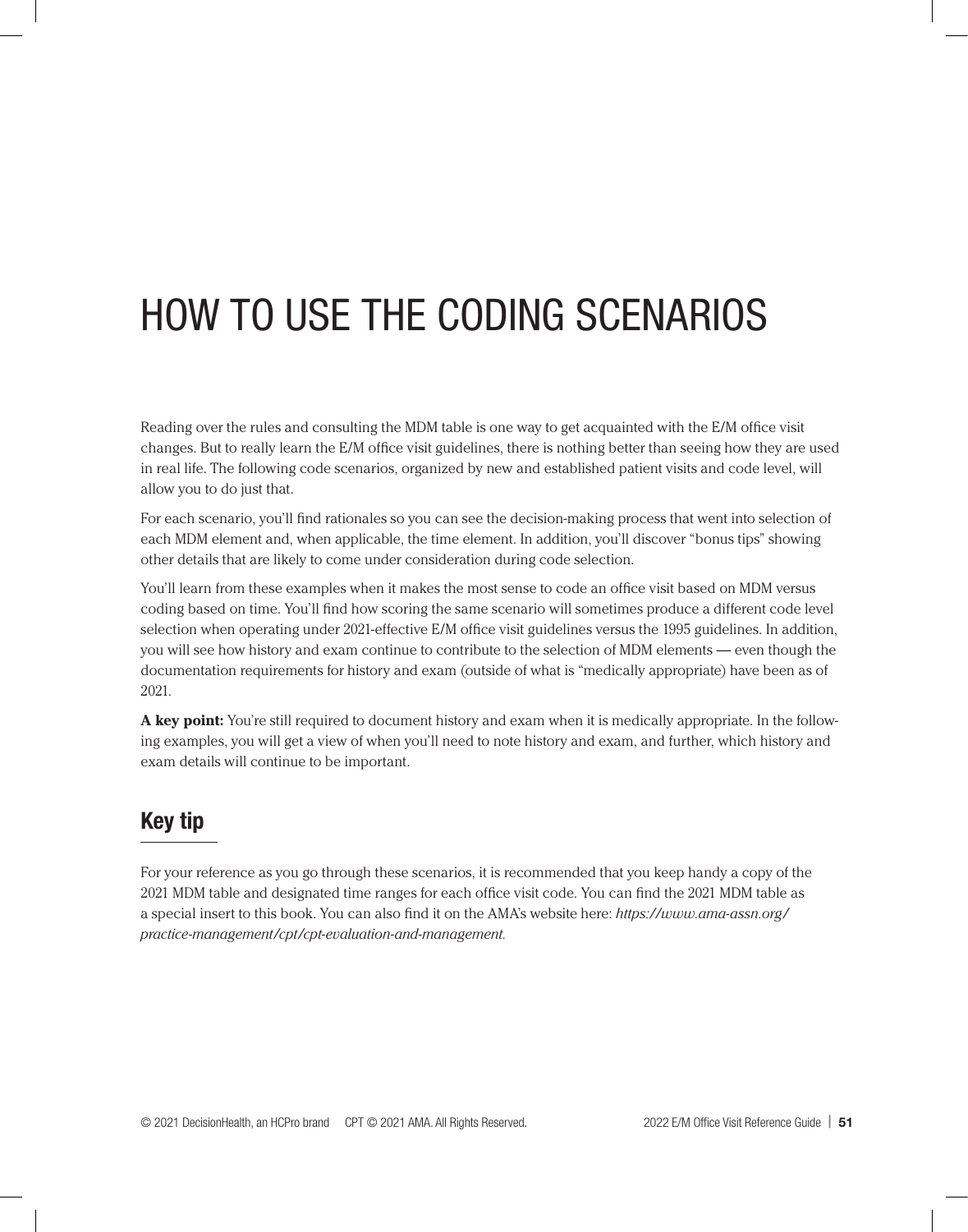# Definitions of typical medical abbreviations found in the following office notes

- **• ASCVD** Atherosclerotic cardiovascular disease
- **• BID (also b.i.d.)** "bis in die" Latin for "twice a day"
- **• ECOG performance status** A scale of a patient's ability to care for themselves, developed by the Eastern Cooperative Oncology Group
- **• ENMT** Ears, nose, mouth, throat
- **• ETOH** Ethanol acohol
- **• HEENT** Head, ears, eyes, nose, throat
- **• N/V/D** Nausea, vomiting, diarrhea
- **• NARP** Neuropathy, ataxia, and retinitis pigmentosa
- **• NKDA** No known drug allergies
- **• PDD** Pervasive developmental disorder
- **• PERRL** Pupils equal, round and reactive to light
- **• PND** Paroxysmal nocturnal dyspnea, a feeling of shortness of breath that awakens patient while sleeping
- **• prn** *pro re nata* Latin for "as needed"
- **• RRR** Regular rate and rhythm
- **• WNL** Within normal limits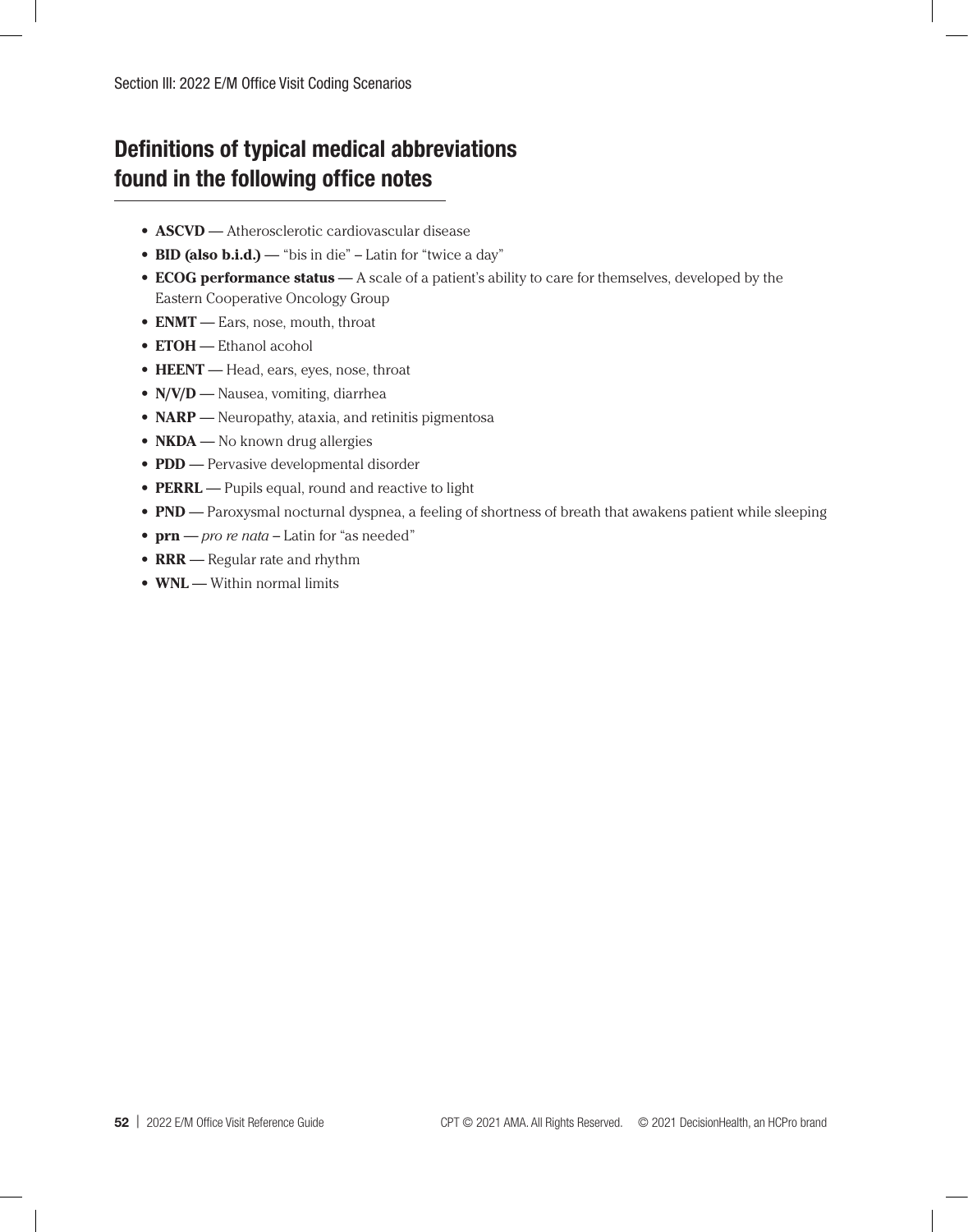# Medical Decision-Making Coding Scenarios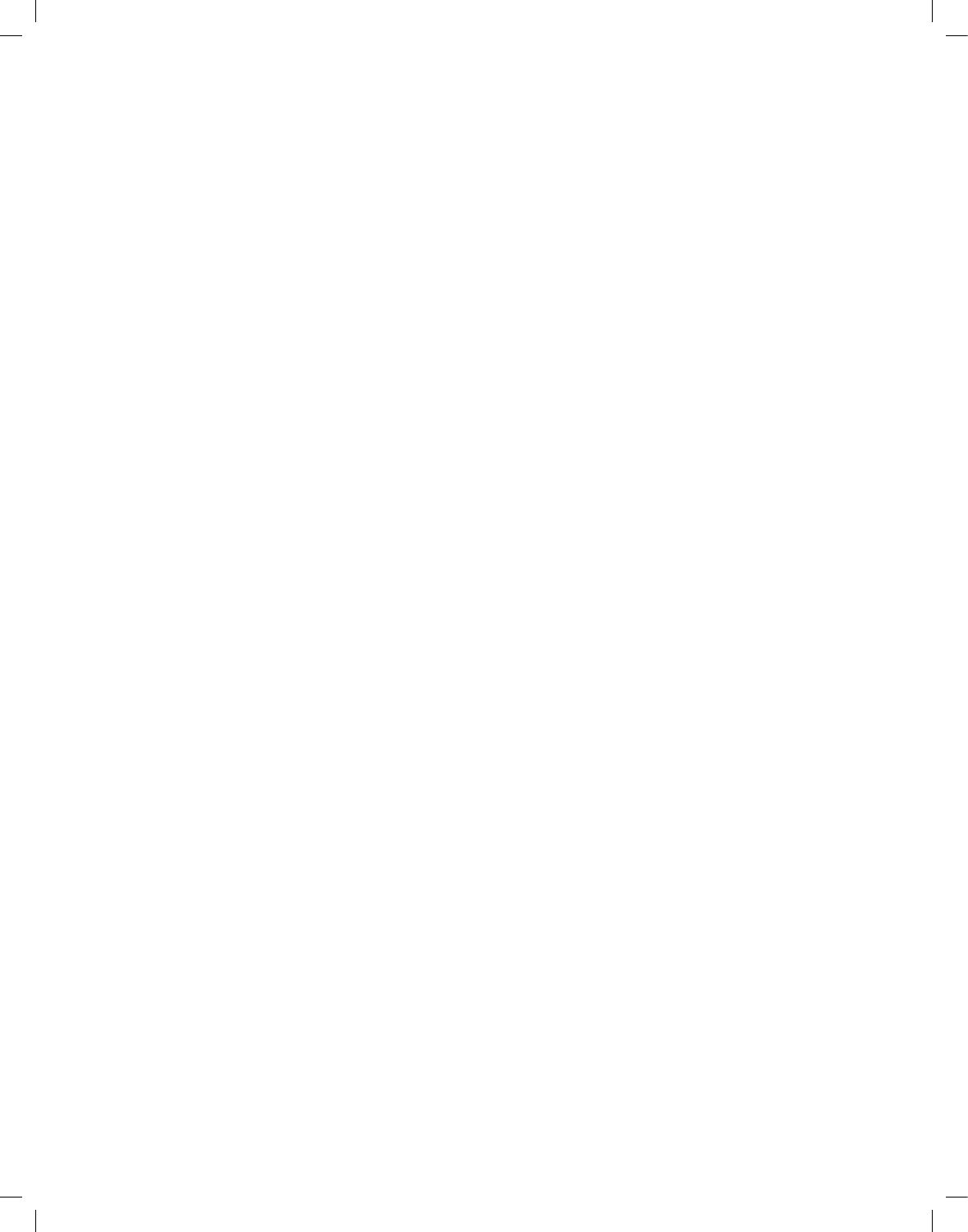# 99202

### Scenario #1: 99202

## LEFT KNEE PAIN

#### Provider Documentation

#### *Visit Type:*

New patient

#### *Chief Complaint:*

Patient presents today with a new concern of left knee pain.

The patient is a 32-year-old, male who presents today for an evaluation of his left knee. About a month ago, he began to feel medial and lateral knee pain and followed up with a walk in clinic. He was provided with an IM injection, which provided a few weeks of relief. The pain is described as a sharp pain. Sometimes, the knee will pop. It was thought that he may have a meniscal tear. He cannot recall any injury. Exercising on an elliptical will exacerbate his symptoms. He denies having any back or hip pain and also denies having any numbness or tingling distally. Over the past 10 days since he made this appointment, the symptoms have resolved.

#### *Exam:*

- **•** Gait: normal, non-antalgic.
- **•** Ecchymosis Left: none.
- **•** Effusion Left: none.
- **•** Swelling Left: none.
- **•** Maximum tenderness Left: non-tender.
- **•** Patella exam Crepitation Left: none.
- **•** Knee ROM: PROM Flexion: 135 degrees, Extension: 0 degrees.
- **•** Neurological: No evidence of sensory loss in the affected area.
- **•** X-rays obtained today were reviewed with the patient. There is a possibility that his symptoms are related to chondromalacia patella. He is not having any patellar tendon symptoms. His history is more consistent with a minor sprain that has resolved.

#### *Assessment/Plan:*

Given his resolved mechanical type symptoms, I recommend he discontinue his knee wrap and resume walking. If the pain recurs, he will let us know.

#### *Time spent:*

15 minutes

#### Coding

#### *Number and Complexity of Problems addressed:*

1 straightforward or minor problem: Straightforward

#### *Amount and/or complexity of data to be reviewed and analyzed:*

X-rays (technical and professional components) were separately billed: None

#### *Risk of complications and/or morbidity or mortality of patient management:*

Sprain, resolving: Low